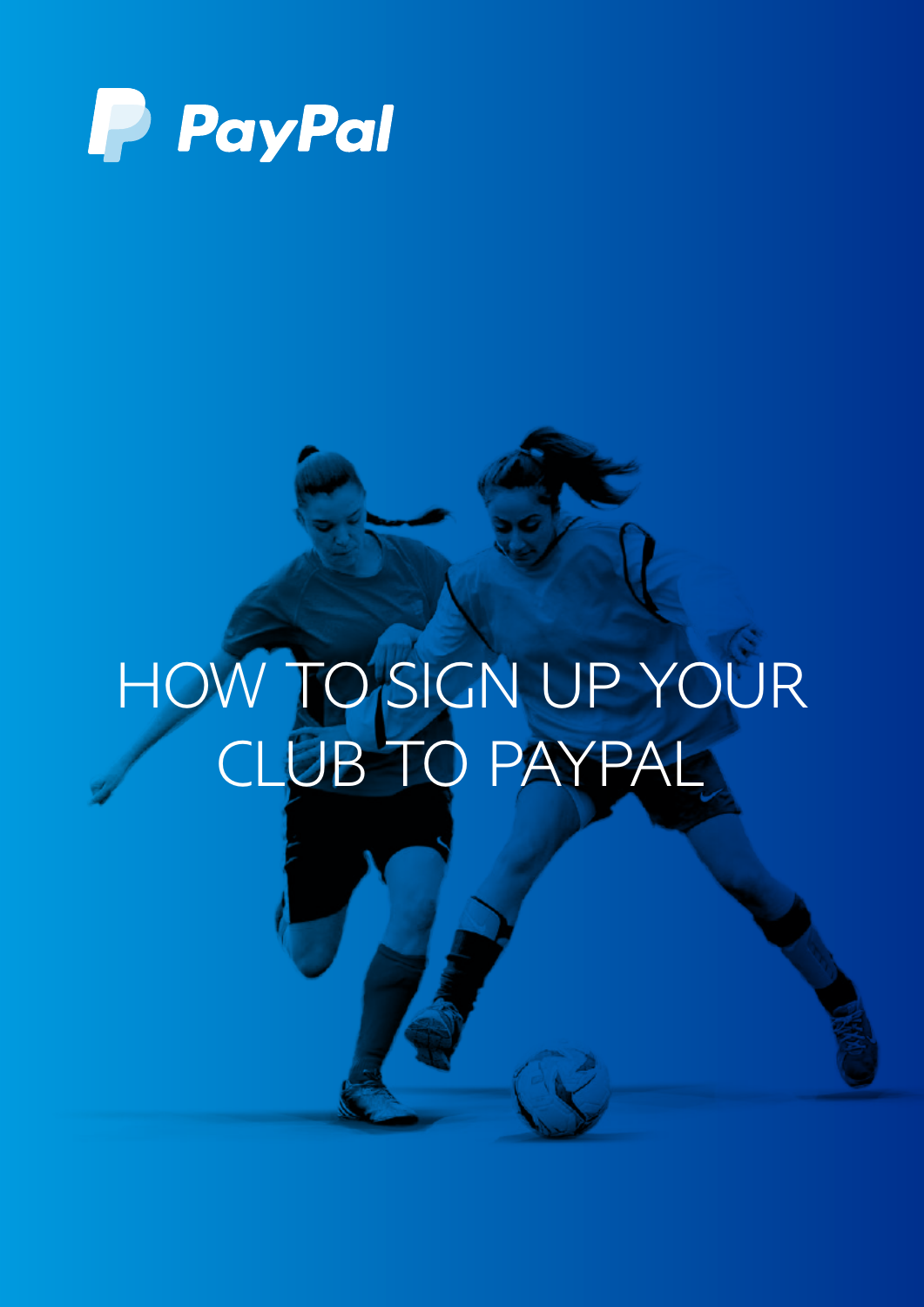# Purpose of this guide

This document will guide your club secretary through the process of setting up a PayPal business account within the Whole Game System for your FA/CFA affiliated football club.

Once you have successfully created your club's PayPal account and set up your club's match fees in the payments portal, your club will be able to receive payments from players using PayPal in the FA Matchday App.

# What you'll need

In order to complete the steps needed to open a PayPal business account, you'll need:

- to be the Chair, Secretary or Treasurer of your football club
- have access to your club's account in the Whole Game System
- $\triangle$  have access to your club's banking information and documentation in order to verify your club's details (see page 9)

# Steps to be completed

- 1 Understanding your club's status
- <sup>2</sup> Create your club's PayPal account
- 3 Verify your club's PayPal account

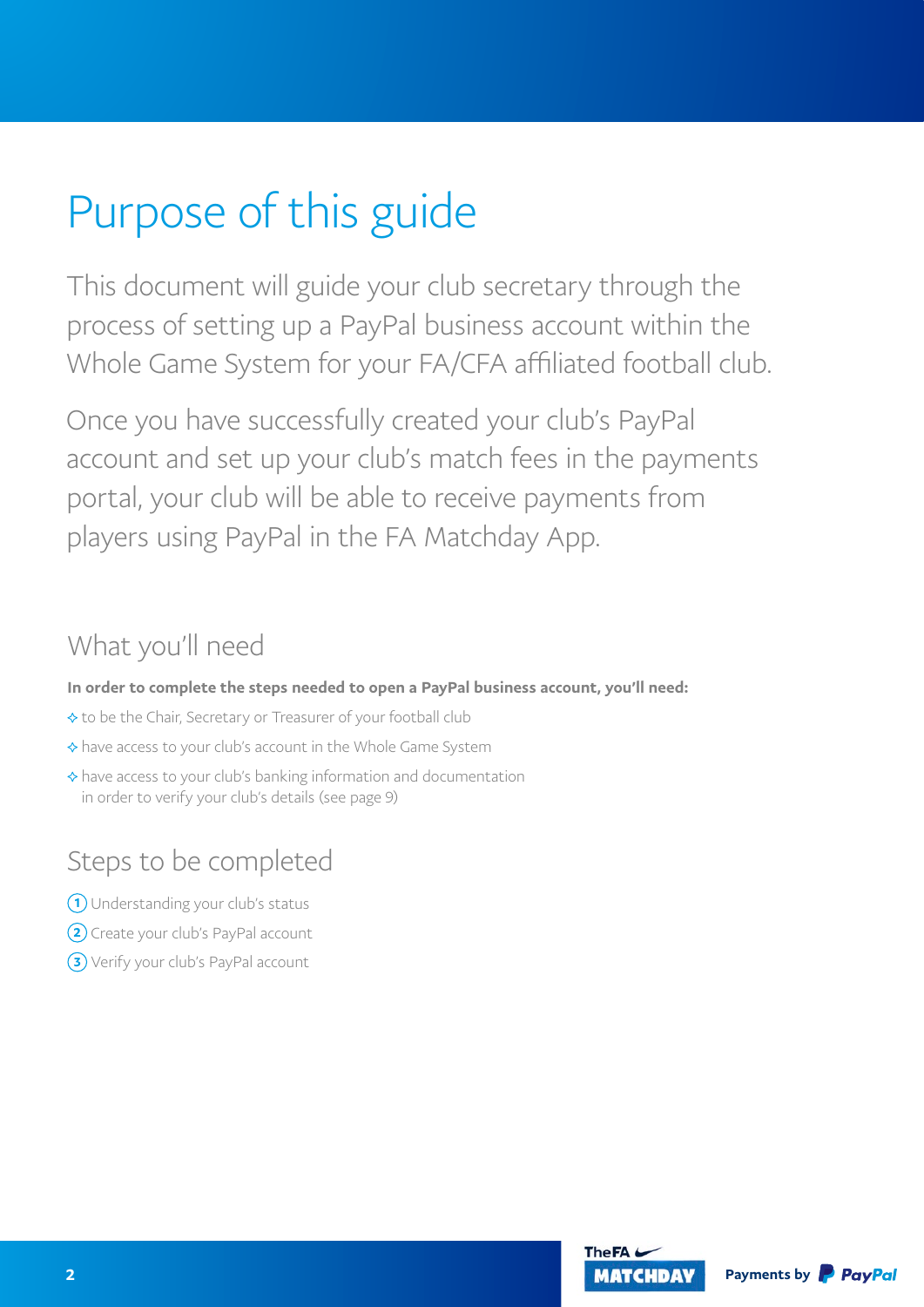

Before we kick off, here's what you'll need to consider before creating your club's PayPal account and receiving payments in the FA Matchday App:

#### CHECK YOUR CLUB IS ELIGIBLE TO USE THE FA MATCHDAY APP.

#### To be eligible, your club must:

- participate in a league that uses 'Full-Time' to play fixtures
- have all your Team Managers' and players' email addresses registered and assigned to teams in 'Whole Game System'

For further help on how to get access to the FA Matchday App, please contact [matchday@thefa.com](http://matchday@thefa.com)



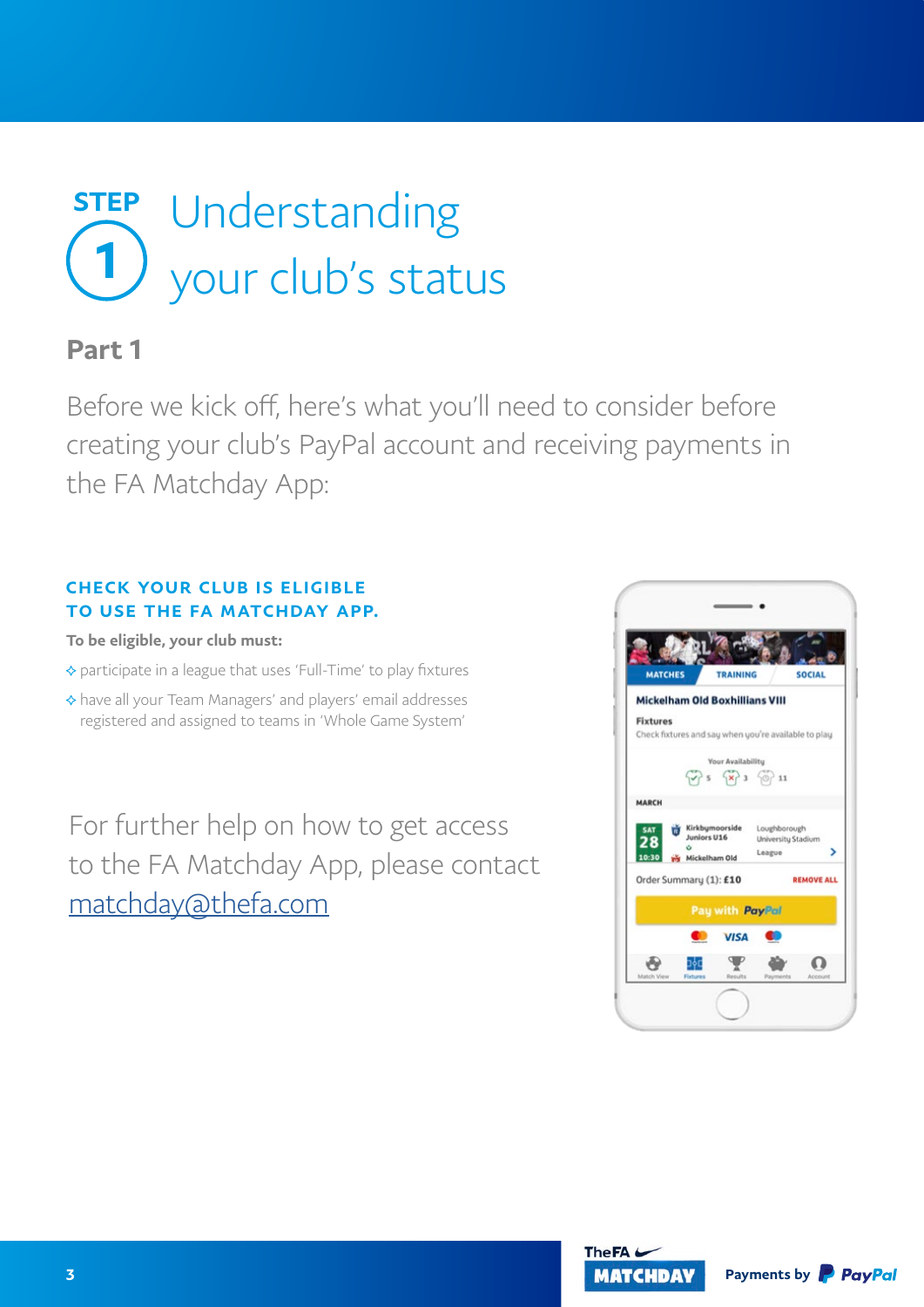

You'll need to create a PayPal business account for your club in order to process payments on the FA Matchday App.

- Your club will be classified as a business entity by PayPal when receiving payments from players in the FA Matchday App, so you'll need to create a PayPal business account for your club
- You may already have your own personal PayPal or business account but your club will need its own PayPal business account
- ◆ You'll need to create your PayPal business account using an email address that isn't already associated with any other PayPal account

## Part 3

# Understand what bank account your club needs to open a PayPal business account

- $\lozenge$  If your club has 9 or more teams, you will require a bank account in the club's own name before you can create a PayPal business account (\*see page 5)
- ◆ If your club has 8 or fewer teams, you can set up a PayPal account either with a bank account in the club's name, or a personal bank account that you must link to the club's PayPal business account

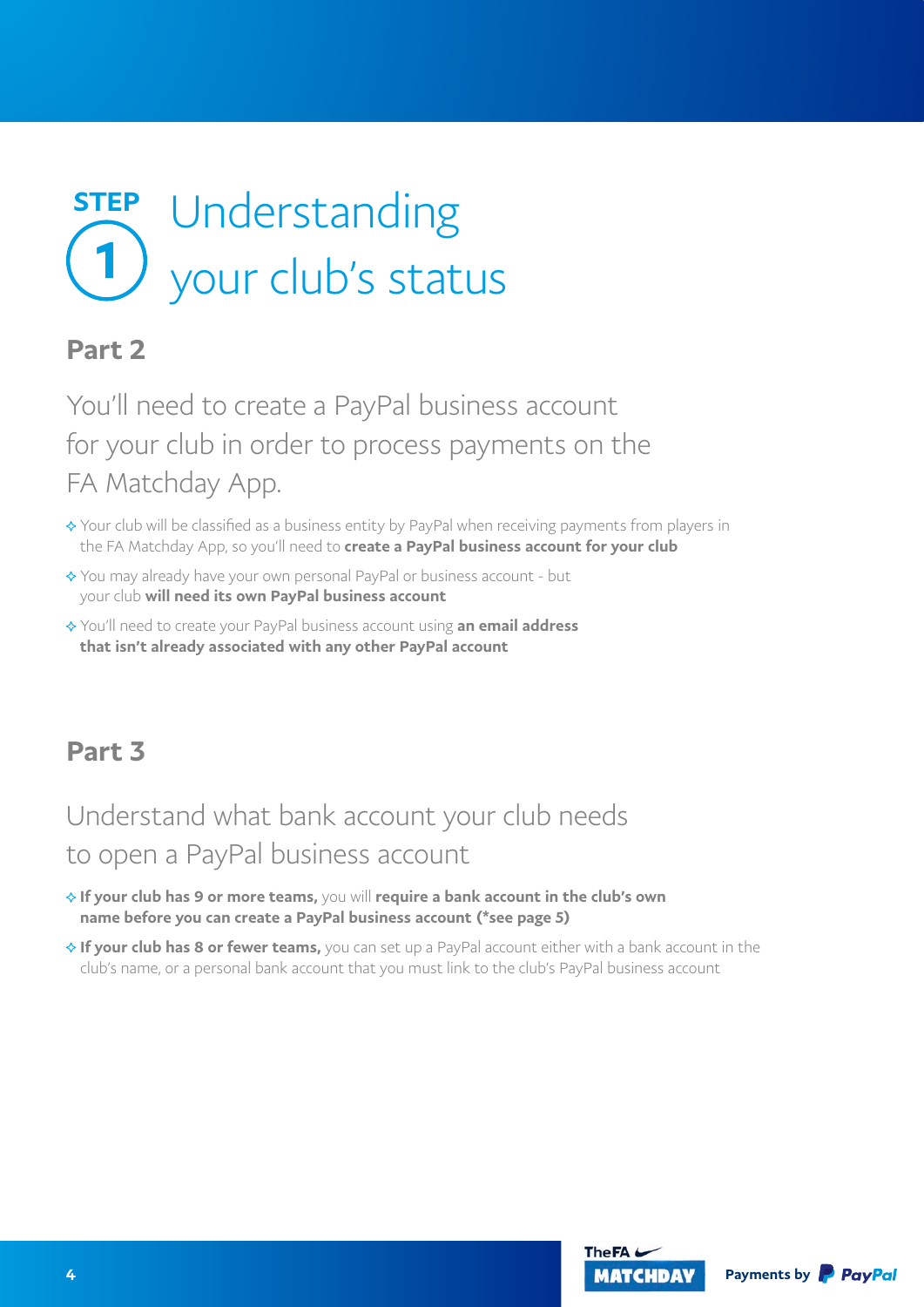

# Set up the correct PayPal business account type for your club.

Please follow the below guide to understand what account type to select when creating your PayPal business account:



# \*Setting up a bank account for your club

As a large club of 9 or more teams, you require a verified bank account in your club's name in order to comply with banking regulations when you open a PayPal business account.

Once you have set up a bank account for your club, you'll be able to create a PayPal business account quickly and easily.



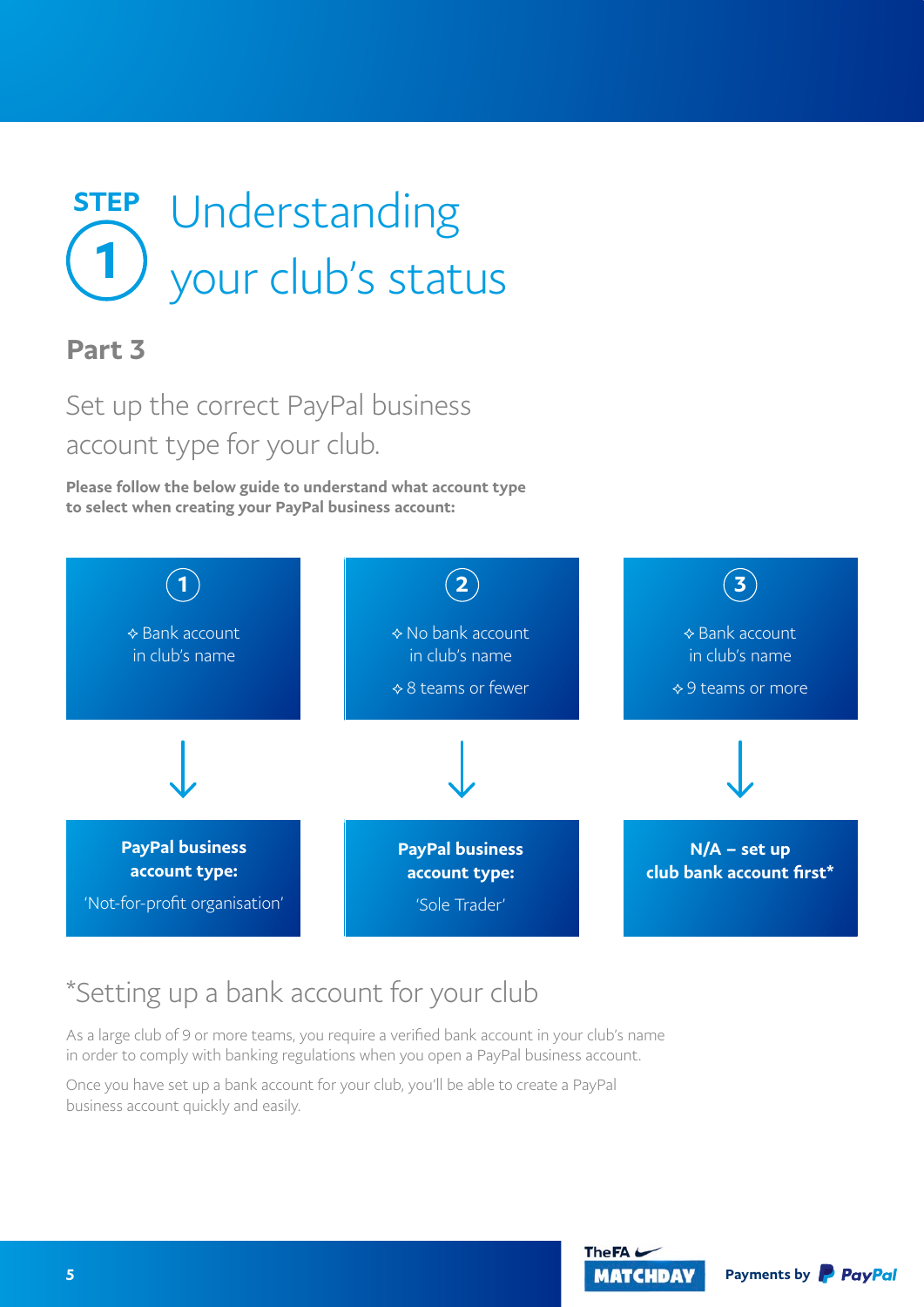

When you're ready to set up your club's PayPal account, simply log into the Whole Game System ([https://wholegame.thefa.com\)](https://wholegame.thefa.com) and click on the 'Create your Club's PayPal account' button on the Finances page.



# You'll then begin the PayPal business account setup.

Follow the step-by-step guide on the next three pages to successfully create your club's PayPal business account:

#### GET STARTED 1

- Enter your club's email address that will be linked to the club PayPal account
- N.B. This email address must not be linked to any other PayPal account. If you have an existing PayPal account, we also advise clearing your cookies on your internet browser when signing up

| Fater an email address to sign up or log in |              |  |
|---------------------------------------------|--------------|--|
| Email address                               |              |  |
| Select a country                            |              |  |
| United Kingdom                              | $\checkmark$ |  |
| Next                                        |              |  |



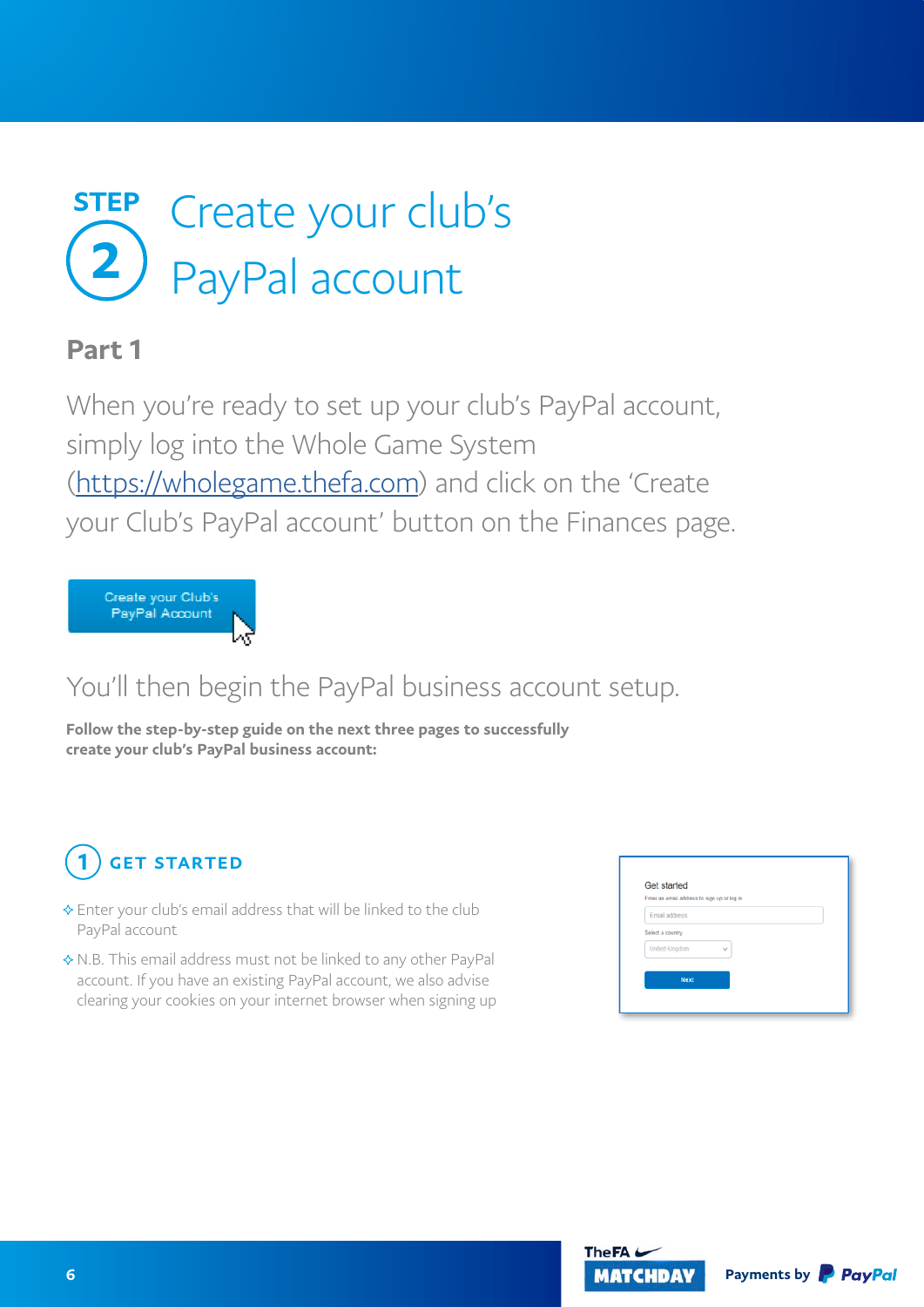## **STEP** 2 Create your club's PayPal account

## Part 1

## 2) SIGN UP FOR A BUSINESS ACCOUNT

- Here you'll be signing up your club for a PayPal business account
- $\triangle$  First and last name: Enter the details of the person who will be responsible for the club's PayPal account e.g. Treasurer/Club Secretary
- $\triangle$  Business name: Enter the name of your football club
- **Eusiness address:** Enter your club's address. If your club is not registered to an address, enter the address of the person who will be responsible for the PayPal account

# **3**) MORE ABOUT YOUR BUSINESS

- $\triangle$  Business type: Enter your club's business classification either 'Not-for-profit Organisation' or 'Sole Trader' – (see page 5 for help)
- **Eroduct or service keyword:** Type and select 'Membership Clubs (Sports, Recreation… etc.)'
- **↑ Business URL:** Enter your club's website URL, if applicable

| Create a login                                    |                   |  |  |  |
|---------------------------------------------------|-------------------|--|--|--|
| <b>Email address</b><br>yourclubemail@address.com |                   |  |  |  |
| Password                                          | Re-enter password |  |  |  |
| Business name                                     |                   |  |  |  |
| W v +44 Business phone                            |                   |  |  |  |
| Business address                                  |                   |  |  |  |

| This not-for-profit organisation is a registered charity | Business Type<br>Not-for-profit organisation |  |
|----------------------------------------------------------|----------------------------------------------|--|
|                                                          |                                              |  |
|                                                          | Product or service keyword                   |  |
|                                                          | Business URL (if applicable)                 |  |



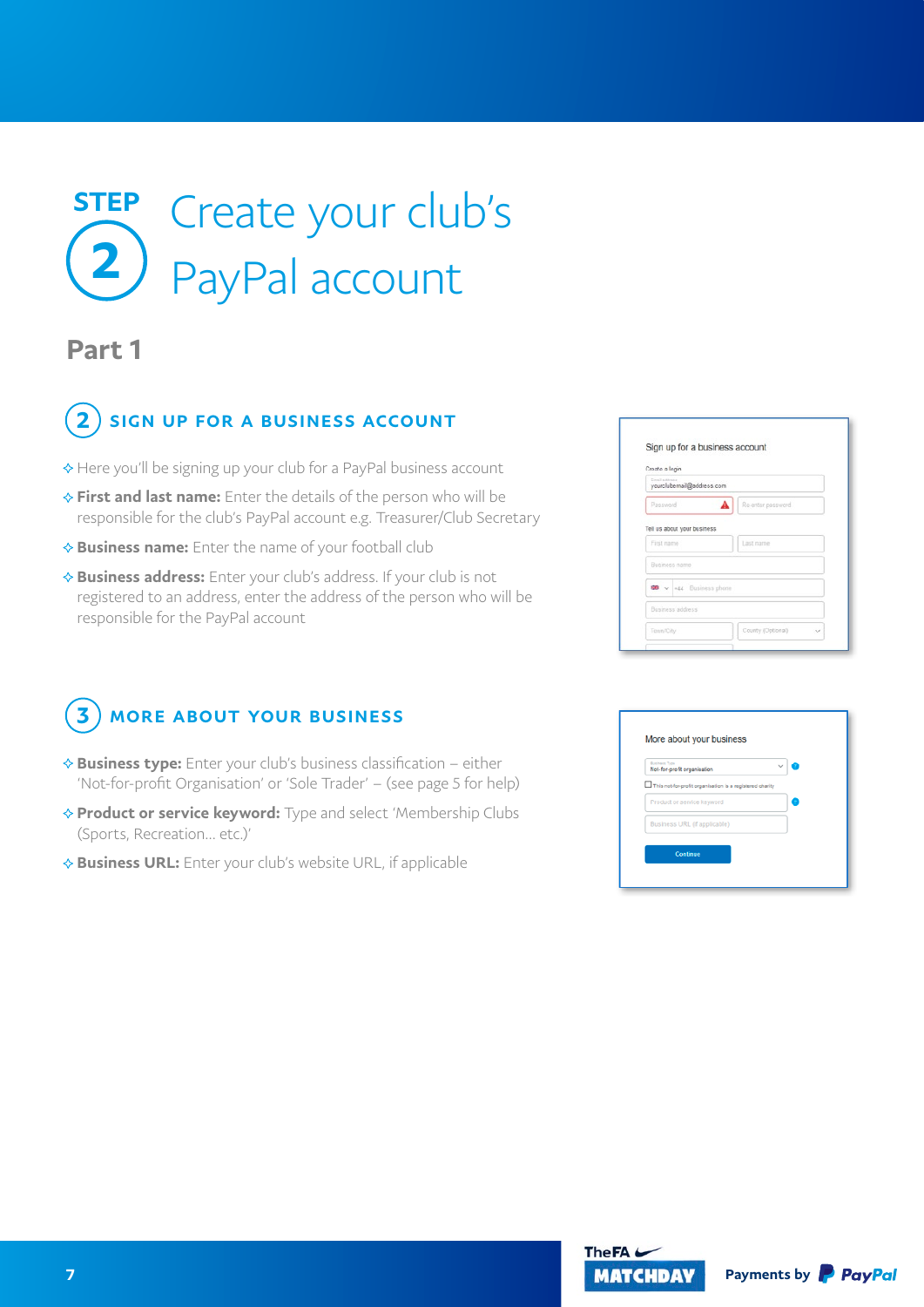

### PROVIDE INFORMATION FOR 4) FROUDE INFORMATION FOR YOUR PAYPAL ACCOUNT HOLDER

 $\triangle$  Enter the nationality, date of birth, and home address of the person who will be responsible for the club's PayPal account e.g. treasurer/ club secretary

## 5) STAKEHOLDERS

- $\triangle$  Beneficial owners include any person with an ownership or senior management role in the football club
- $\triangle$  Please enter the details of all persons with this role within your football club
- $\triangle$  If the PayPal account holder is the only stakeholder within the club, enter the PayPal account holder's information again here
- Ownership Percentage: Enter '0' for all beneficial owners entered

# **6**) CONFIRM YOUR CLUB'S EMAIL ADDRESS

- Once you've accepted PayPal's Terms and Conditions, you'll have successfully created your club's PayPal account
- Don't forget to confirm your email address to activate your account
- You'll then be able to see your club's PayPal account in the payments section in Whole Game System

| <b>United Kingdom</b>       | $\checkmark$                      |
|-----------------------------|-----------------------------------|
| Date of birth               |                                   |
|                             |                                   |
|                             |                                   |
| Address<br><b>Town/City</b> | $\checkmark$<br>County (Optional) |
| Postcode                    |                                   |

#### Stakeholders

al Owner is the natural person who ultimately owns of<br>through voting rights) the business. Please provide this<br>cial Owners, including anyone ouning more than 25%<br>interests in the business. If your business has no Be<br>please

| First name           |        | Last name |              |
|----------------------|--------|-----------|--------------|
| Nationality          |        |           | $\sim$       |
| Ownership percentage |        |           |              |
| Date of birth        |        |           |              |
| Country              |        |           | $\checkmark$ |
| Address              |        |           |              |
| Postcode             | County | Town/City |              |
| + Add another owner  |        |           |              |
| Continue             |        |           |              |



Payments by **P** PayPal

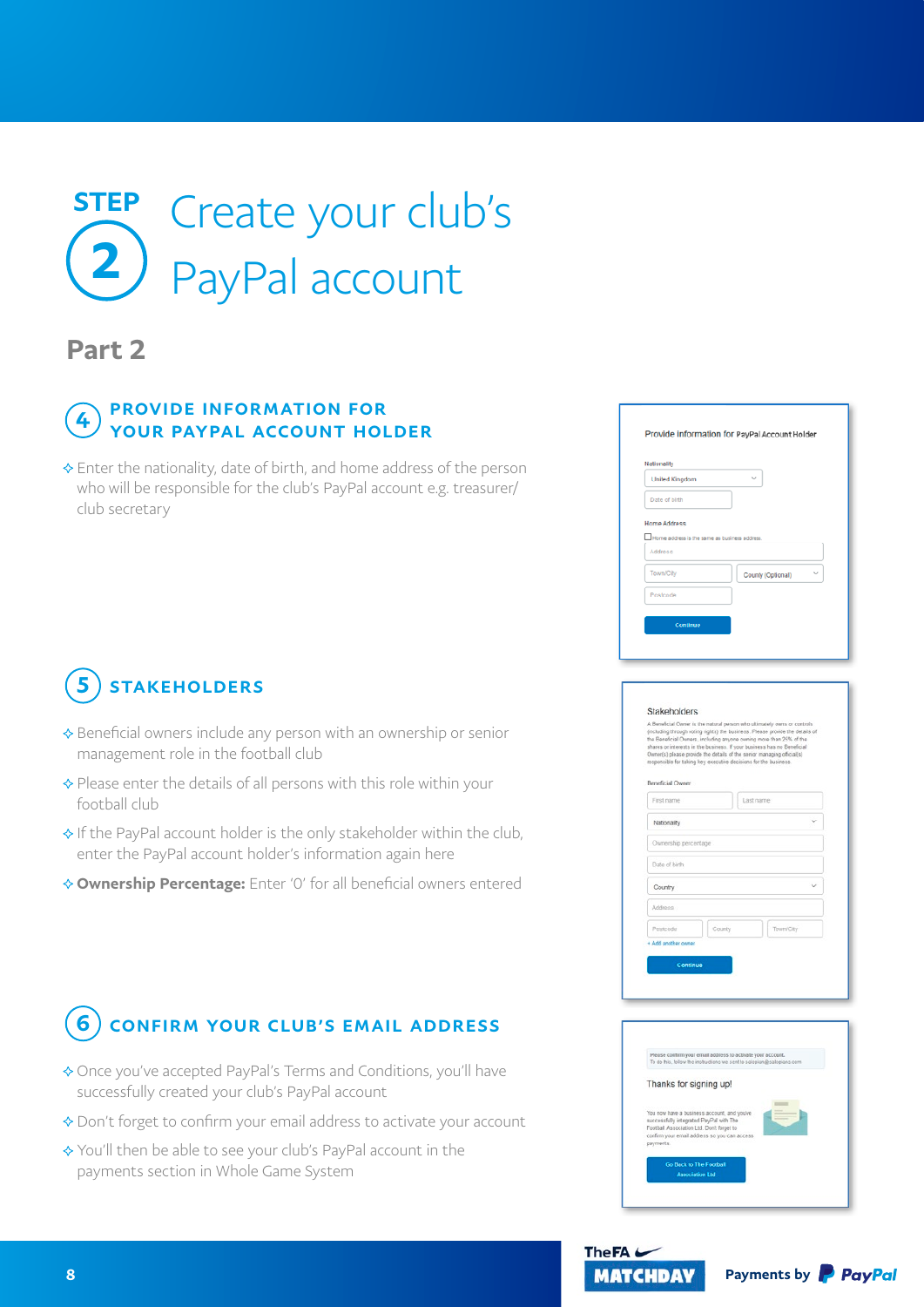# STEP Verify your club's 3 PayPal account details

Once you've verified your account, we'll need to confirm the identity of the PayPal business account holder. This is a simple process and a final security step to comply with regulations.



A member of PayPal's support team will contact you directly by email or phone within 7 business days.

N.B. This number may appear as an Irish telephone number (beginning in +353)

#### You'll be asked to submit a photocopy of these documents to PayPal:

#### 1. Proof of identity for club stakeholders

- A passport or drivers' licence of the registered PayPal account holder
- A passport or drivers' licence of all stakeholders and beneficial owners entered

#### 2. Verification of your football club:

- A recent statement of the bank account in the name of the football club (if registered as a not-for-profit organisation), or in the name of the PayPal account holder (if registered as a sole trader)
- $\triangle$  A declaration form which states that all funds raised in the club are utilised to foster and promote grassroots football must be signed by the Club Chair and Secretary
	- You can download this declaration form on the Whole Game System payments portal

# PayPal will review and confirm your club's verification within 10-12 working days.

#### PayPal Transaction Fees

As an FA/CFA affiliated club, you could be eligible for PayPal's low fee of 1.4% + 20p per transaction. Once you've completed your c lub's PayPal account verification, your approved pricing will be applied to your PayPal account within 14 working days. \*For domestic transactions in the UK using £GBP. Transaction fees and other fees may apply when using PayPal. <https://www.paypal.com/uk/webapps/mpp/paypal-fees>